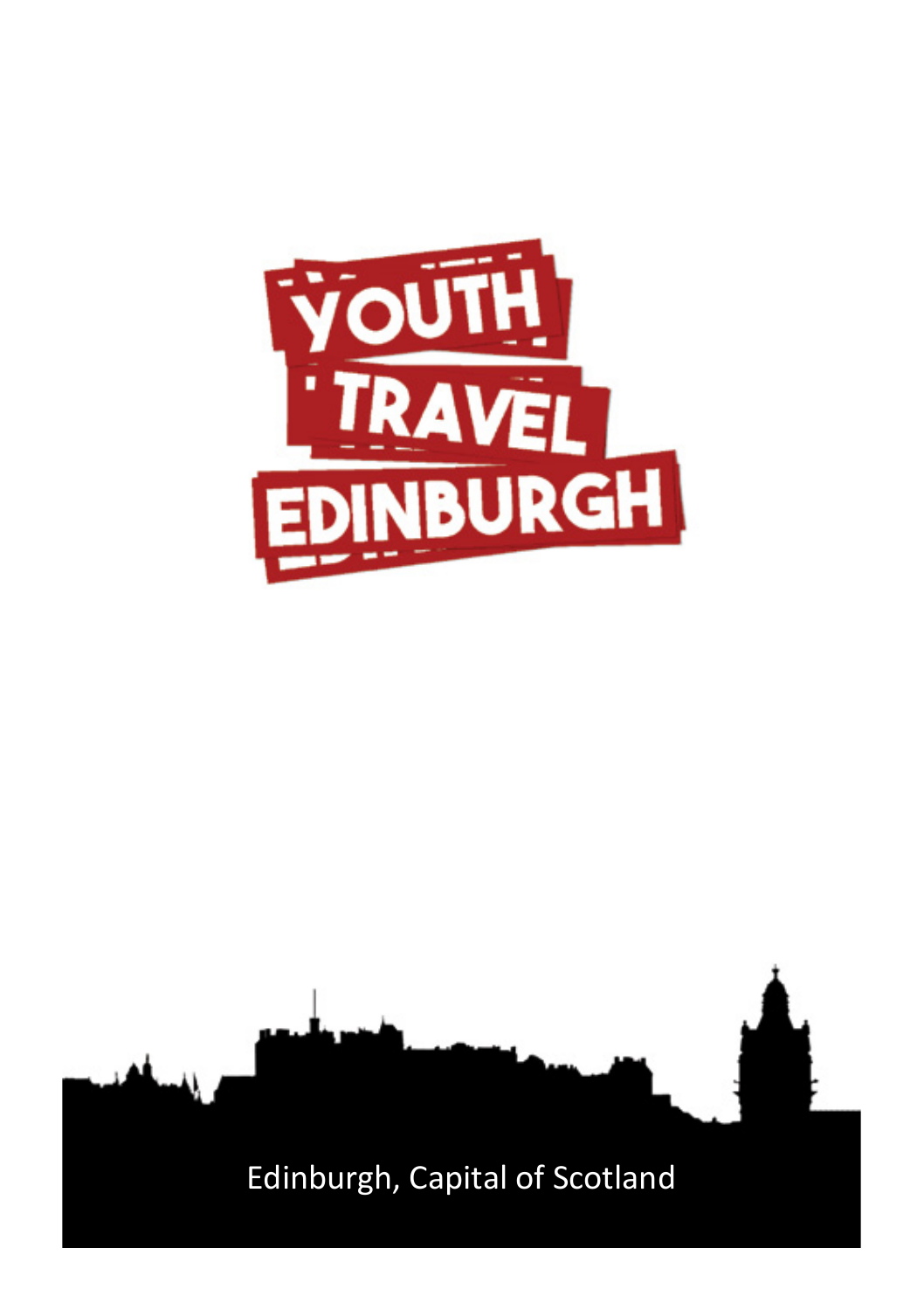#### **24 Hours in Historical and Cultural Edinburgh…**

Start the day with the **Secrets of the Royal Mile** walking tour including **Edinburgh Castle.** A wonderful introduction to Edinburgh, it's past and people by **Mercat Tours.**

Edinburgh Castle dominates Scotland's capital city from its great volcanic rock. Its story has helped shape the nation's story. Battles and sieges were fought over it, royalty lived and died within its walls, and countless generations have been inspired by it.

From Edinburgh Castle take your time to walk down the Royal Mile to Holyrood Palace and the Scottish Parliament.

Join a free guided tour of the **Scottish Parliament.** Find out how the Scottish Parliament has evolved through the ages, from the assembly meetings of nobles and churchmen in 1235 to the modern Parliament that exists today.

Spend the rest of the afternoon visiting the **Palace of Holyroodhouse,**  the home of Scottish Royal History and The Queen's Official Residence in Scotland. Highlights include the State Apartments and Mary Queen of Scots' Chambers.

**Edinburgh Playhouse Theatre.** The Edinburgh Playhouse is the largest working theatre in the UK in terms of audience capacity, seating 3,059 people over three levels. Originally used as a cinema, nowadays the venue is used for large scale touring musical productions.

#### **24 Hours in Active Edinburgh…**

**Get up early!** Be rewarded with amazing views of the city by starting your day hiking **Arthur's Seat** in Holyrood Park. A unique historic landscape in the heart of the city, whose dramatic crags and hills give Edinburgh part of its distinctive skyline. The park contains a wealth of history and archaeology spanning thousands of years.

Or take a walk up **Calton Hill,** home to some of Edinburgh's most iconic monuments and one of the city's most picturesque locations. Calton Hill helped to coin the city's nickname 'Athens of the North'.

Join **Edinburgh Bike Tours** for a three hour bike tour using Edinburgh's cycle path network. This tour let's you sample the cities rich diversity by bike: picturesque cycle paths, the Water of Leith, the iconic sites in the heart of the city and a beautiful coastal promenade.

The **Scott Monument** is a Victorian Gothic monument to Scottish author Sir Walter Scott. It is the largest monument to a writer in the world. The tower is 200 feet 6 inches (61.11 m) high, and has a series of viewing platforms reached by a series of narrow spiral staircases giving panoramic views of central Edinburgh and its surroundings. The highest platform is reached by a total of 287 steps.

**SANDEMANs Edinburgh Pub Crawl** Edinburgh's nightlife is awesome: from hidden alleyway pubs, funky cocktail lounges to rocking clubs in old abandoned underground vaults. SANDEMANs professional party guides show you Edinburgh's best, as you meet other travellers looking to party and see a side of Edinburgh you couldn't find on your own.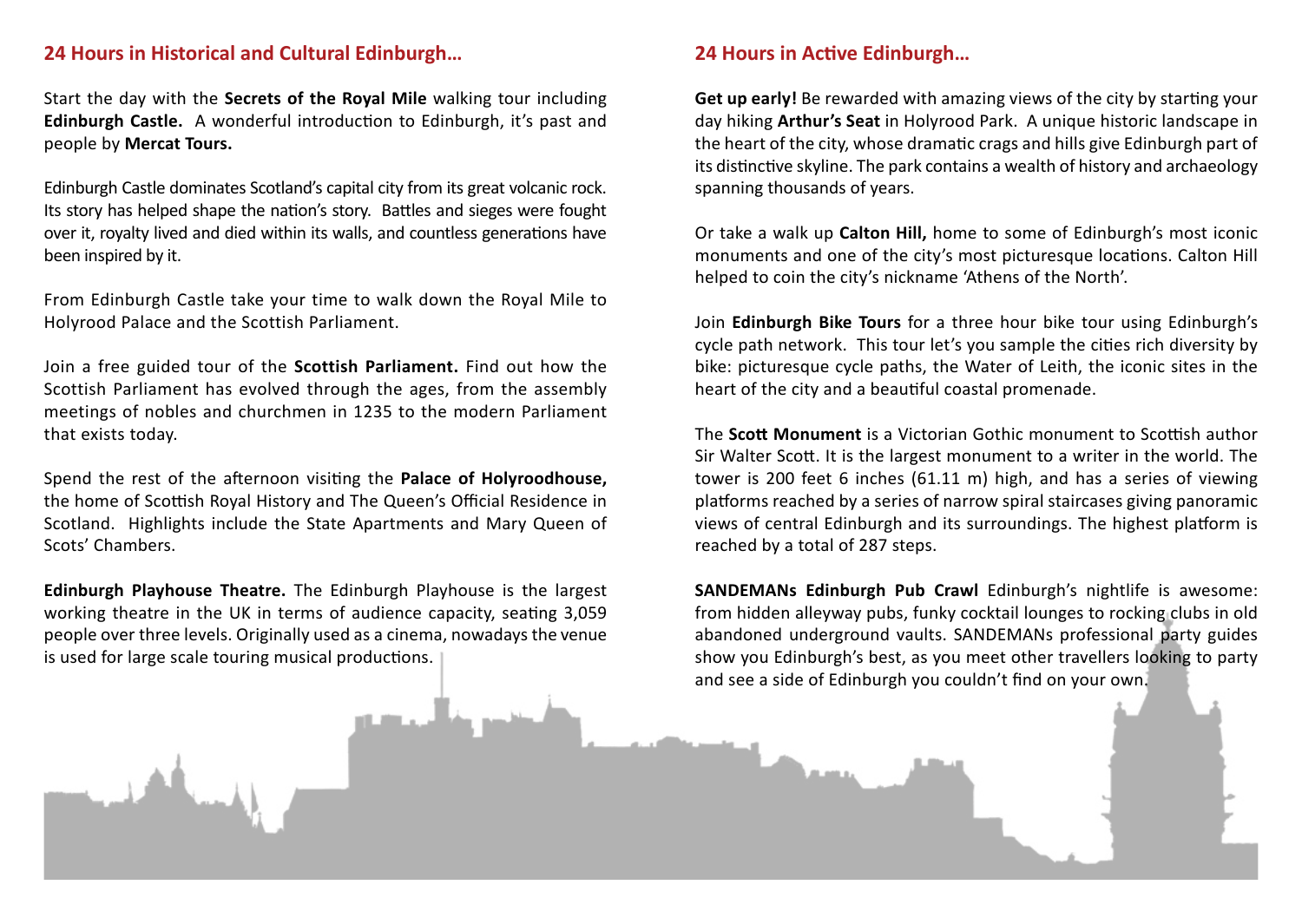*Edinburgh has been voted the UK's second favourite city by the readers of Conde Nast – September 2015*

*Edinburgh city is home to a population of nearly 500,000*

*Edinburgh Castle has been named the UK's best heritage attraction for the fourth year in a row*



*Best UK destination outside London, as voted for by TripAdvisor reviewers in March 2015*

*Edinburgh hosts the world's favourite New Year street party, Edinburgh's Hogmanay, with over 75,000 revellers enjoying music in Princes Street Gardens and, from Edinburgh Castle, a dazzling firework display at midnight*

*Fourth most beautiful city in the world as voted for by Rough Guide readers in February 2015*

> *The number of tickets sold for Edinburgh's festival events are only exceeded by the Olympics and the World Cup*

*Rated third safest city in the world in survey by Post Office Travel Insurance, March 2015*

> *One of world's top ten cities, and in the top three cities in Europe, as voted for by Wanderlust Reader's Travel Awards, in February 2015*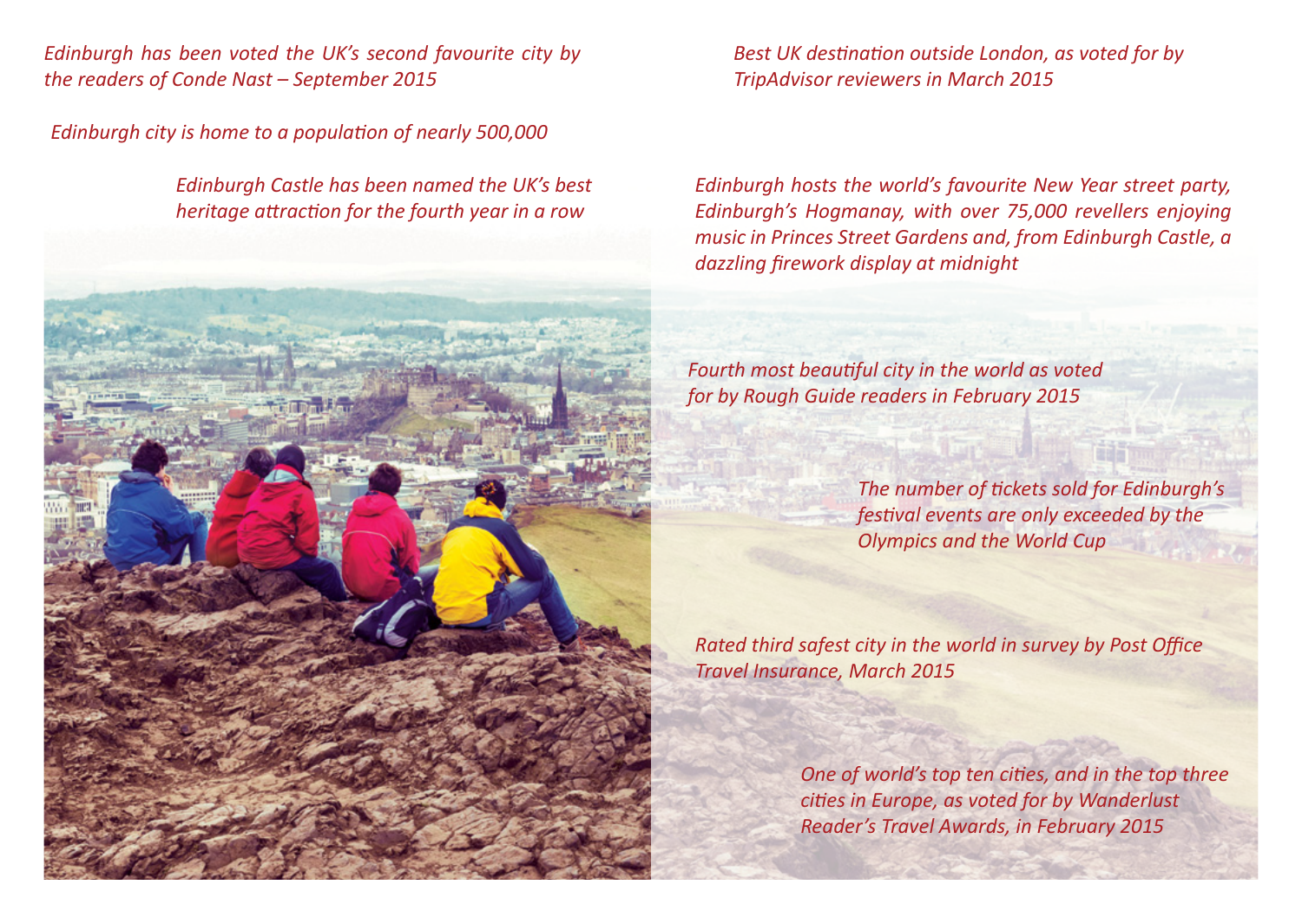### **A day with a difference!**

**Camera Obscura & World of Illusions.** Enjoy the fascinating Camera Obscura Show, fantastic views of Edinburgh, plus six floors packed full of an amazing range of optical experiences which have been amusing visitors of all ages and nationalities since 1853!

**The Edinburgh Dungeon,** experience the ultimate live action adventure through Scotland's murky past including 11 live actor shows and 2 thrilling rides!

**Escape Hour or Can you Escape!** Experience one of Edinburgh's top rated live interactive escape games. You and your friends will be locked in a mysterious room and given 60 minutes to solve a series of clues in order to complete a secret mission and escape!

#### **Got more time to explore?**

Why not take some time to explore more of what Scotland has to offer. Take a tour with **Haggis Adventures** or **Rabbie's Small Group Tours.**

Take a trip out of the city to visit East Lothian, 40 miles of breath-taking coastline and award winning beaches just a few miles from the city! Join a two hour "learn to surf" class with **Coast to Coast Surf School** and learn how to catch waves!

## **For more information on where to stay and what to do in Edinburgh visit:**







www.visitscotland.com



www.thisisedinburgh.com

| Edinburgh |
|-----------|
| Festival  |
| City.com  |